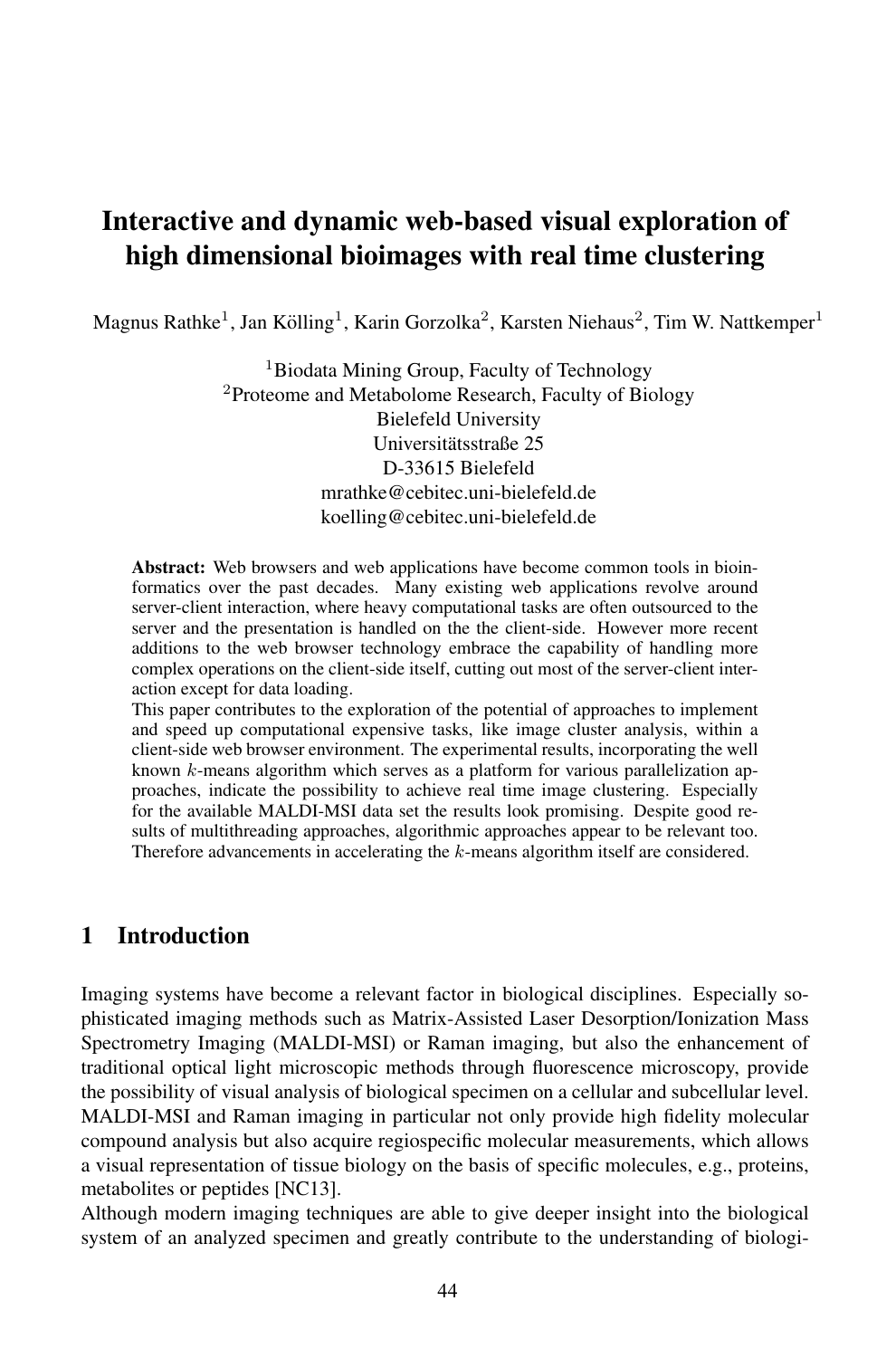cal molecules, the evaluation and analysis of such generated data sets can be complex. Multivariate images generated by biological imaging methods usually contain hundreds (multi-spectral) to several thousands (hyper-spectral) images, depending on the complexity of a probed sample and the chosen imaging method  $[F^+13]$ .

To provide the required computational resources for the analysis of complex data sets and to make the results easily available to researchers in different settings, modern analysis and visualization methods often involve server-client applications. The server side of an application handles expensive computational tasks for multivariate data analysis, employing either computing clusters or cloud computing solutions to ensure reasonably fast computation. The client side of such applications handles the visualization of the computational results and offers an interface to the analysis methods. The drawback of server-client applications is asynchronous processing, since it is not ensured that a task submitted to a server is computed immediately. This prevents server-client applications from true interactivity, which is desired especially in the context of data mining and exploratory data analysis  $[L^+11]$  [HLN11].

Modern desktop computers are able to use extensive computational resources. Due to technological advancements, multi-core processors as well as powerful graphic cards are common assets. Furthermore, advancements in web browser technology enable them to use the provided resources even from within a standard web browser. Modern web browser implementations provide multithreading capabilities and also allow accelerated 3D graphics support by accessing graphic cards. As a result, client side applications with access to more and more computational capabilities of current desktop computers, which are also easy to access and update, are possible.

In the following, the focus is laid on achieving real-time cluster analysis of spectral image data within a client-side web browser environment. This aims at interactive exploration of high dimensional data sets, with respect to different clustering parameters, e.g., number of prototypes, or varying input, e.g., subsets of the data, for visual display of different clustering results (clustermaps)  $[K^+12]$ . Therefore, it is investigated how much speedup, if any, can be achieved for  $k$ -means using the current multithreading capabilities of web browsers. To better evaluate the effects of multithreading and further accelerate the analysis, several established algorithmic enhancements of  $k$ -means were considered in addition to a standard implementation. For convenience, a short introduction into the clustering problem with k-means and a definition of the data structure is given in Section 2. Section 3 introduces two approaches to accelerate the  $k$ -means algorithm, whereas the first approach is based on using so called *web workers*<sup>1</sup> for parallel execution and the second approach refers to the strategy to reduce the amount of distance calculations needed, by applying the triangle inequality [Elk03]. The experimental results of these approaches are presented in Section 4 and discussed in Section 5. Section 6 summarizes the findings and gives an outlook on improvements for parallel computation using future web browser features.

<sup>1</sup>http://www.whatwg.org/specs/web-apps/current-work/multipage/workers.html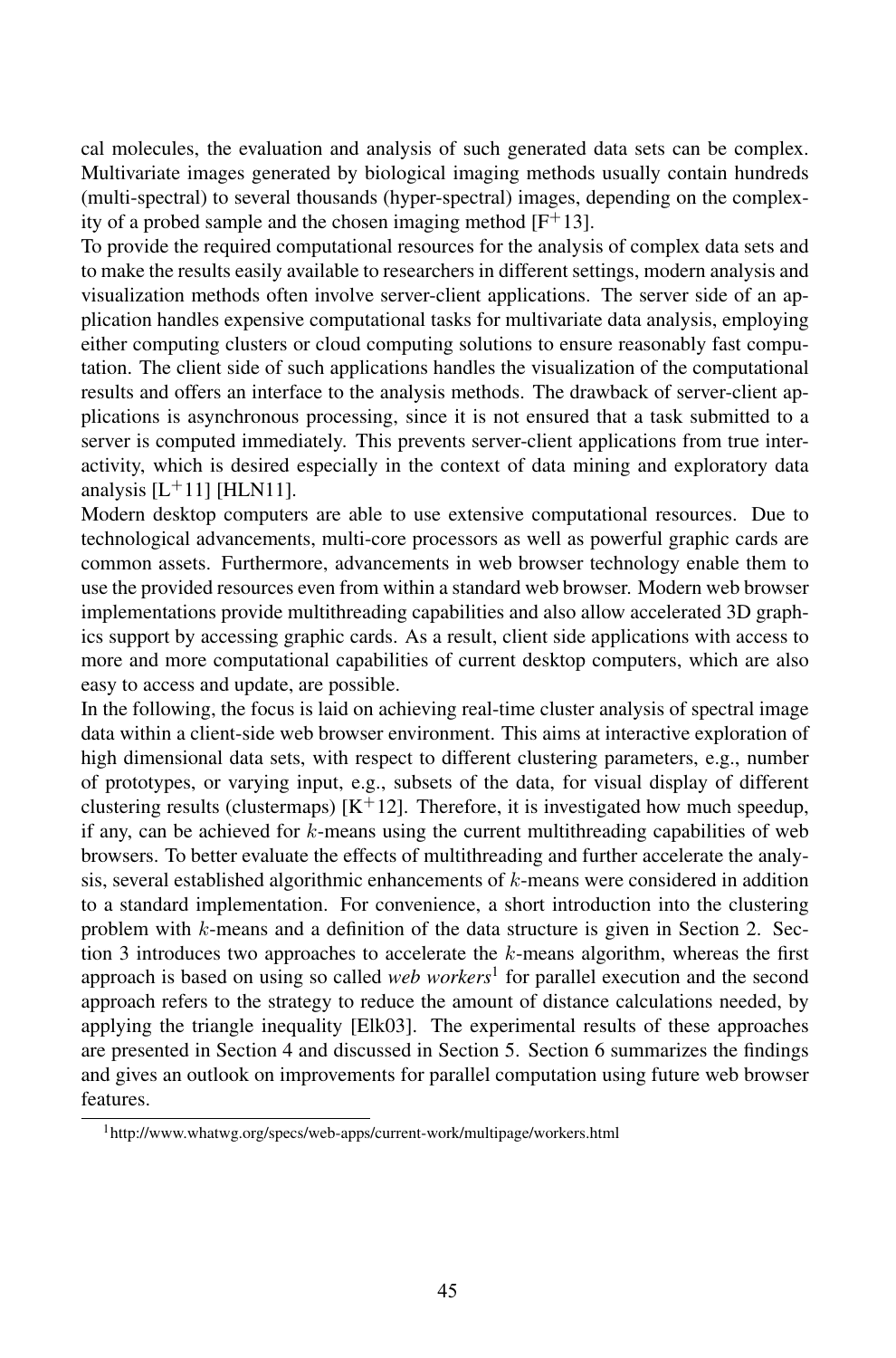### 2 Data- and Problem Definition

This section presents the clustering problem with the  $k$ -means algorithm on multivariate images. Therefore definitions are given for high dimensional image datasets and the  $k$ means algorithm.

#### 2.1 Data definition



Figure 1: Multivariate image X with dimensionality d. In the context of imaging d is often referred to as the number of *channels*. Each channel represents one image  $X_i \in X_1, \dots, X_d$ , with dimensions  $x \times y$ .

Biological multivariate images generated with, e.g., MALDI-MSI or Raman Imaging combine information on molecular composition and position and thereby enable localization of molecular compounds. The underlying concept is to fixate a biological specimen or a section of one and probe it in a regular order (rasterisation), acquiring a spectrum of information per sampled position. This not only allows the correlation of identified features to a specific location within the sample, but also visualization.

A multivariate image X contains an ordered set of greyscale images  $\{X_1, ..., X_d\}$  (see Figure 1) where each image  $X_i = (x_d)$  is a  $x \times y$  matrix of intensity values. Each image  $X_i$  visually represents the spatial distribution of a selected feature i in the original sample. Concatenating all intensity values for a fixed  $x, y$  coordinate over all images  $X_i$  recovers the original spectrum.

#### 2.2  $k$ -means

The k-means algorithm is one of the most famous unsupervised learning algorithms for cluster analysis  $[W^+08]$  [Jai10]. Since its publication in the middle of the 20th century, several variations were developed. Lloyd's algorithm is often referred to as the standard  $k$ -means algorithm [Llo82].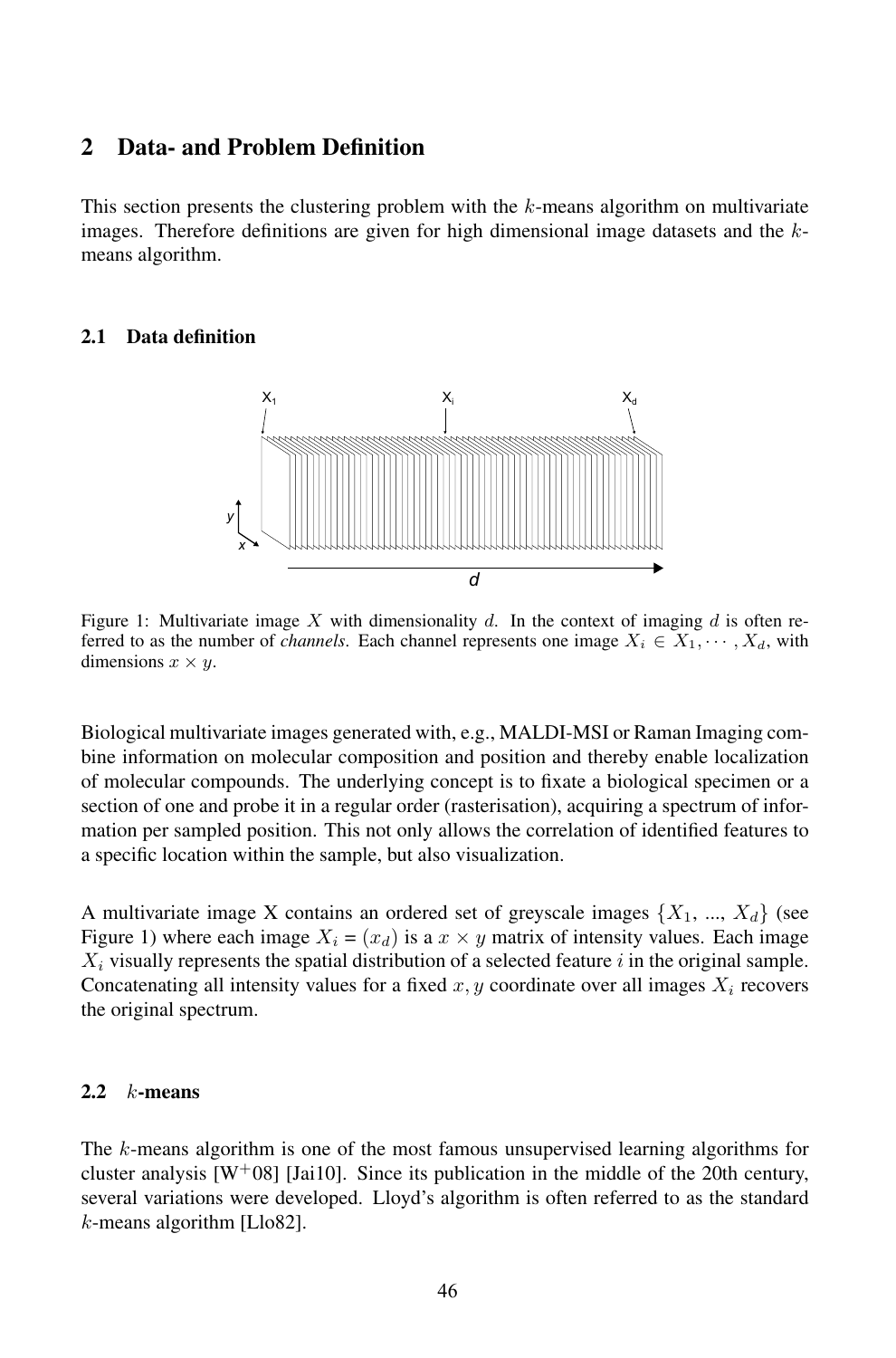The goal of k-means is to partition a set  $X = x_1, x_2, ..., x_n$  into k subsets  $(k < N)$ . Each subset is represented through a prototype  $\mu_k$ . These subsets are referred to as clusters  $C =$  $c_1, c_2, ..., c_k$  with their respective prototypes  $\mu_k$ . To partition a set X into k subsets the algorithm locates similarities by minimizing  $J(C)$  (see equation 1), the sum-of-squared errors, between each datapoint  $x_i$  and its corresponding prototype  $\mu_k$  of a cluster  $c_k$ .

$$
J(C) = \sum_{k=1}^{K} \sum_{x_i \in c_k} ||x_i - \mu_k||^2
$$
 (1)

To achieve a local minimum  $J(C)$ , the algorithm cycles through two steps which can be described as:

- 1. *Find the closest prototype*
- 2. *Update prototypes*

The runtime of the k-means algorithm is thereby primarily influenced by the distance calculations, which are performed to find the closest prototype  $\mu_k$  to a datapoint  $x_i$ . Since this action needs to be performed for each datapoint  $x_i$ , the runtime is denoted as  $\Theta(n \cdot k \cdot d)$ , where  $d$  depicts the dimensionality of the datapoint and the prototype. The recalculation of the centroids is the second factor in the  $k$ -means algorithm. The runtime of this step is denoted as  $\Theta(n \cdot k \cdot d)$ . However these two parts do not increase cardinality. Thus, the overall runtime of the  $k$ -means algorithm is linear in all its factors and is described as  $\Theta(n \cdot k \cdot d \cdot i)$ , where *i* denotes the number of iterations.

### 3 Methods

This section introduces the approaches which were considered to achieve real time clustering in a client-side web browser environment.

#### 3.1 Multithreading in web browsers

Modern web browsers allow JavaScript (JS) web applications to spawn operating system level threads via the Web Worker-interface, which enables actual concurrent computing. Applications can thus execute time consuming operations in the background without interfering with user interfaces. Threads invoked by the application execute a JS script, which is called a worker. Each worker operates in its own global scope, thus does not share any resources with other threads. Communication, e.g., messaging or data transfer, between threads is done in a *Message Passing Interface* (MPI)<sup>2</sup> like manner and allows bidirectional messaging between parent and child threads. Transferring data can be done

<sup>2</sup>http://www.mcs.anl.gov/research/projects/mpi/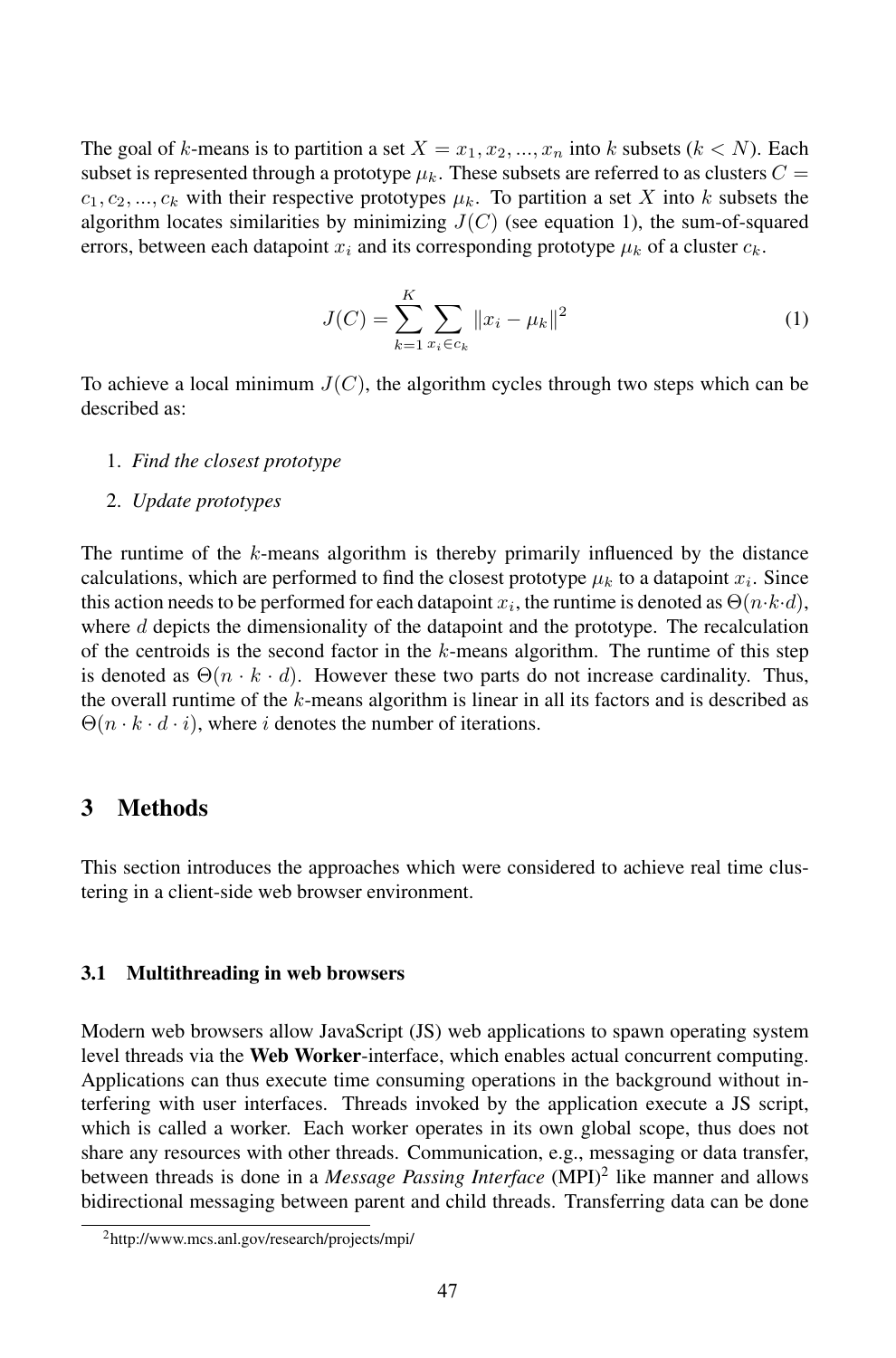in in either two ways. The first way is structural cloning, where objects can be cloned and copied to other threads. The second way is transferable objects. Incorporating another more recent feature of modern web browsers in the form of typed arrays<sup>3</sup>, this technique passes a reference to the buffer of an object to other threads. Generally workers can be separated into two different categories, depending on their way to communicate with other threads [Fla11].

Dedicated worker is the standard worker which is implemented by all modern browsers. The dedicated worker can send to and receive from one parent thread, but is not able to send messages sideways. Thus the dedicated worker can't interact with other worker threads.

Shared worker is an implementation which is not communicating via messages alone, but each worker also has specific *ports* it listens to. The shared worker can receive messages from more than one application and allows worker-threads to communicate with each other.

Thus, the actual parallelization scheme becomes similar to approaches using MPI. The idea for dedicated workers is to distribute data evenly between the worker-threads. Speedup is gained, since each thread has to do less calculations:

```
#Parent thread:
    Distribute data evenly between the child threads.
Repeat until convergence:
    #Child threads:
        Calculate the best matching unit.
        Return indices.
    #Parent thread:
        Calculate new prototypes.
```
#### 3.2 Accelerated  $k$ -means through geometric reasoning

A focus of research concerning  $k$ -means is acceleration by using additional information available at runtime through geometric reasoning [PM99]. The central concept is to avoid unnecessary distance calculations by using the triangle inequality. For any three points  $x$ ,  $y$  and  $z$  the following equation applies:

$$
d(x, z) \le d(x, y) + d(y, z) \tag{2}
$$

Especially in later iterations Lloyd's algorithm tends to undergo unnecessary distance calculations when cluster centers are almost settled. This is particularly time consuming for higher dimensional datasets. Furthermore, it is not necessary to know the exact distance from a datapoint  $x_i$  to its corresponding center  $c_j$ , as long as the triangle inequality holds true.

<sup>3</sup>https://www.khronos.org/registry/typedarray/specs/latest/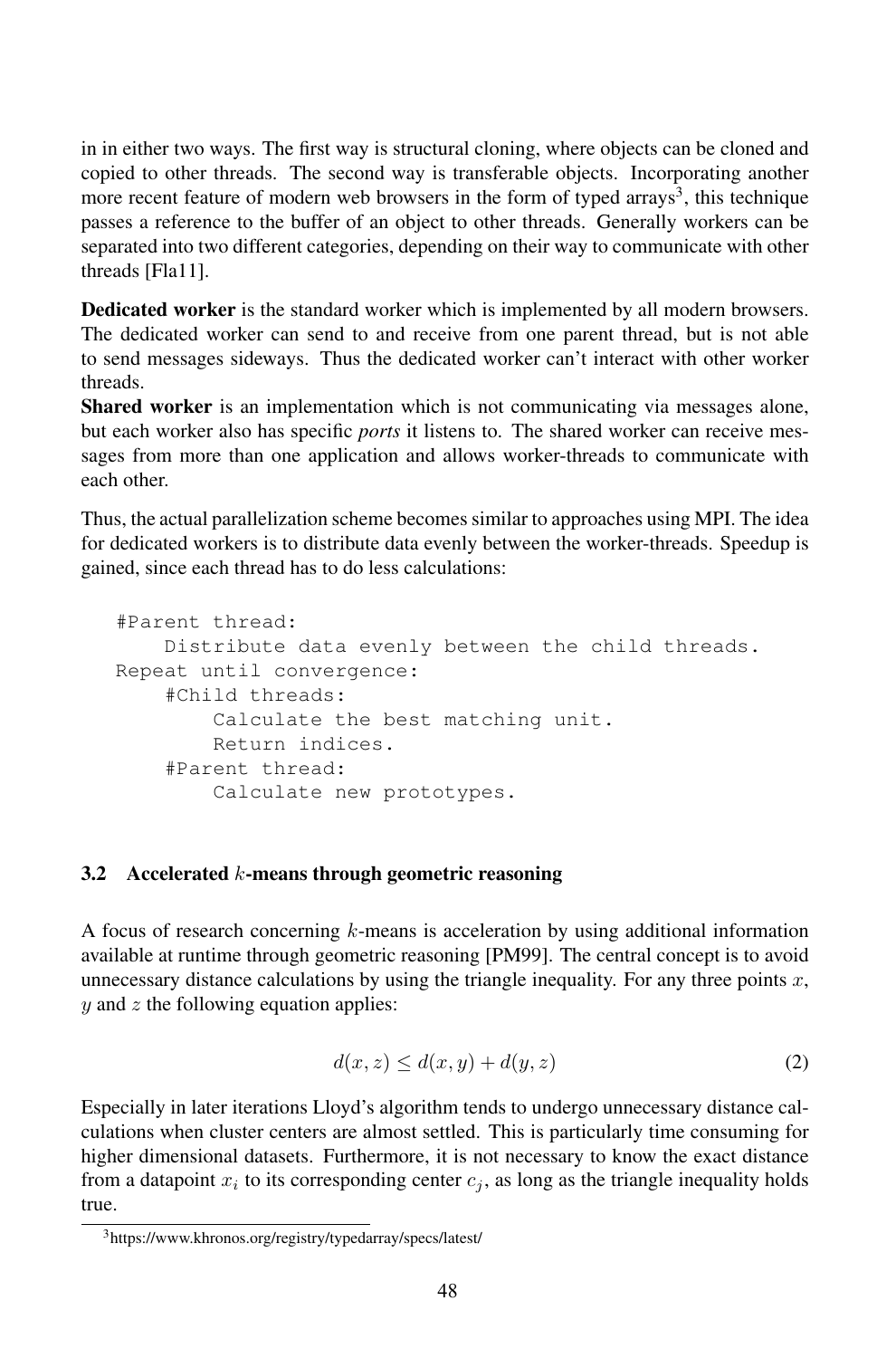Additional information is passed from one iteration to the next iteration in the form of *upper bounds* and *lower bounds*. The *upper bound*  $u(x)$  denotes the distance of a datapoint  $x_i$  to its closest corresponding center  $c_j$ . The *lower bound*  $l(x, c')$  denotes the distance of a datapoint  $x_i$  to each centroid  $c'$ , where  $c_j \neq c'$  [Elk03].

Obtaining useful *lower bounds* that help to skip unnecessary distance calculations will not be discussed here, detailed information can be found in C. Elkan's paper "Using the Triangle Inequality to Accelerate k-means" [Elk03]. Elkan proposes to utilize the triangle inequality by computing an *upper bound*  $u(x)$  and keeps track of  $k - 1$  *lower bounds*  $l(x, c')$  for each datapoint  $x_i$ . Although the algorithm achieves massive speedup compared to the standard k-means algorithm, it needs additional memory for *lower bounds*, which is used to keep track of the distances of a datapoint  $x_i$  to each centroid  $c'$  (where  $c' \neq c$  and c denotes the closest center).

Variations of the accelerated k-means algorithm proposed by G. Hamerly and Drake  $\&$ Hamerly's *adaptive* k*-means* algorithm show that it is possible to skip most of the distance computations by keeping track of fewer *lower bounds*. Hamerly's algorithm keeps track of only one *upper bound* and one *lower bound* [Ham10]. The adaptive k-means algorithm keeps track of a variable number b of useful *lower bounds*, which are considered for distance computations. Generally good runtime of the algorithm is achieved for an interval of  $\frac{k}{8} \le b \le \frac{k}{4}$  [DH12]. Thus, both variations have a much lower memory profile but exceed Elkan's algorithm for lower (Hamerly's algorithm) to mid range (adaptive k-means) dimensional datasets [DH12].

Adaptive k-means is used here as an algorithmic approach to faster execution and was implemented in JavaScript. Additionally, a threaded version using web workers was developed.

### 4 Experimental Results

This section presents the observations made during the experiments with the different  $k$ means implementations. All results were produced with an Intel Core i7-3632 QM @ 2.20 ×4 CPU and 8GB Memory. As web browsers Mozilla Firefox version 27 and Google Chrome version 32 were used. The experimental set up primarily considers multithreading approaches with dedicated workers and algorithmic enhancements using adaptive  $k$ means.

| Algorithm           | Description                                                          |
|---------------------|----------------------------------------------------------------------|
| standard-kmeans     | Standard $k$ -means implementation                                   |
| worker-kmeans       | standard-kmeans executed from a web worker script                    |
| threaded-kmeans     | Threaded $k$ -means implementation employing web workers             |
| trans-thread-kmeans | threaded-kmeans modified to use transferable objects                 |
| adapt-kmeans        | $k$ -means implementation based on the adaptive $k$ -means algorithm |
| thread-adapt-kmeans | Threaded version of adapt-kmeans                                     |

Table 1: Different versions of accelerated k-means clustering applied in our study.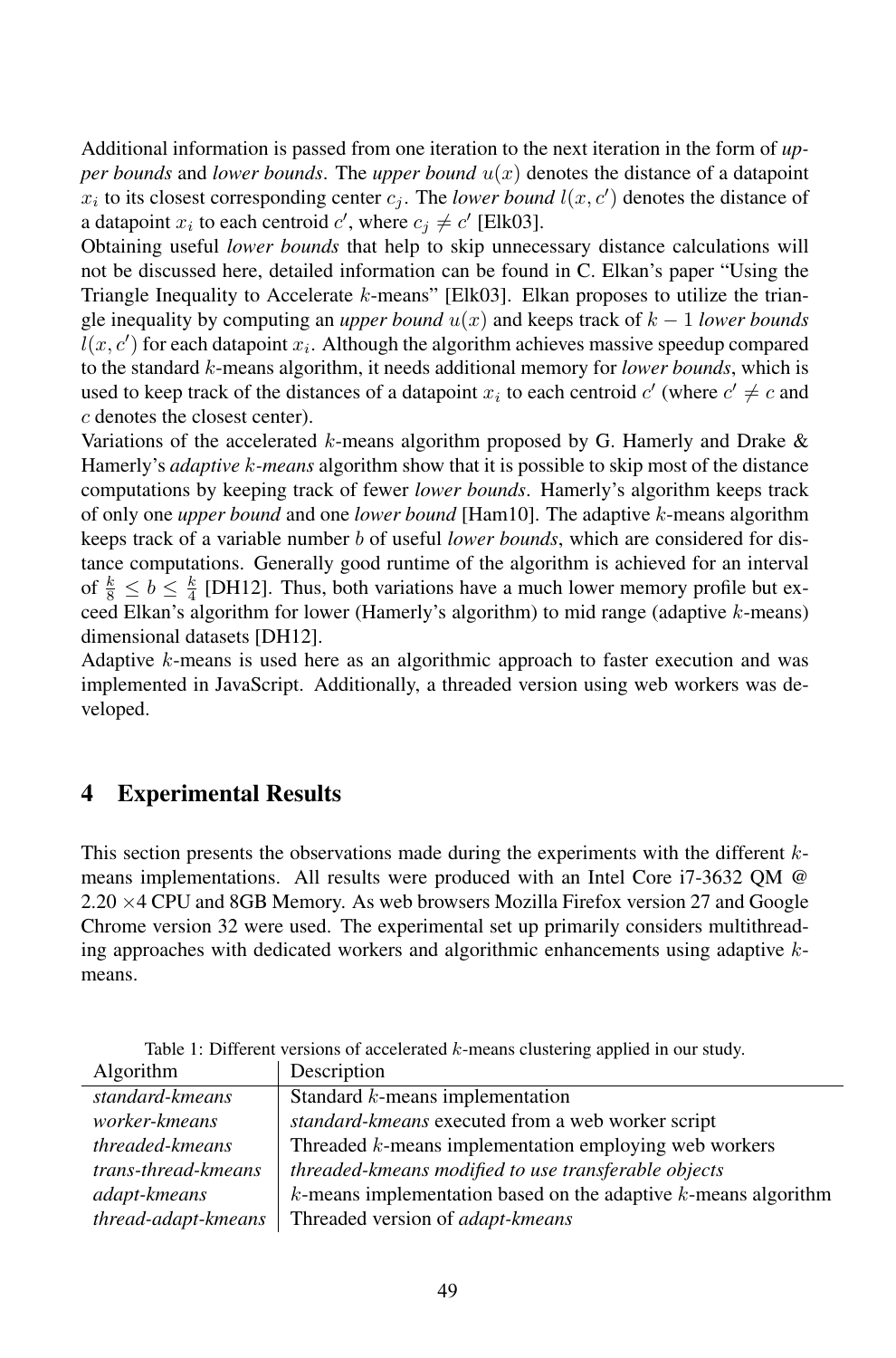

Figure 2: Sample images for three different datasets: 1. A  $500 \times 500$  multivariate image of random intensity images ranging from 0 to 255 and dimensions of  $d = 30$  and  $d = 60$ . 2. A 300  $\times$  300 tiled constructed multivariate image containing 9 clusters plus background and dimensions of  $d = 30$ and  $d = 60$ . The tiles vary their intensities between  $-5$  and  $+5$  of their average. 3. A 120  $\times$  50 MALDI-MSI dataset from a study on barley seed germination [Gor13] with dimensions of  $d = 54$ and  $d = 94$ .

In the following, the different versions will be referenced to as shown in Table 1. The algorithms are considered to reach convergence if 90% of the centroids do not differ in the distance of an  $\epsilon$  - environment of  $1 \cdot 10^{-7}$  to the centroids of the previous iteration. If no convergence occurs the process is terminated after 1000 iterations. For the experiments three different datasets were employed to verify performance in terms of runtime (Figure 2.1), accuracy (Figure 2.2) and behavior on real MALDI-MSI data (Figure 2.3). The runtime of the different implementations listed in Table 1 depends on the web browser used. Overall Chrome achieved better execution times than Firefox for the single threaded versions, i.e., standard-kmeans and adapt-kmeans. In particular the standard-kmeans method showed the best results for runtime on the datasets using Chrome, but good runtime results can also be observed using Firefox (see Figure 3). The second single threaded  $k$ means version, i.e., adapt-kmeans, showed high variance in its runtime performance. The obtained runtime results for the Firefox browser show that the algorithmic enhancement achieved slightly better performance for the constructed and the MALDI-MSI dataset (see Figure 3 (c) and (e)), however, particularly for the Chrome browser the adapt-kmeans algorithm performs worse than standard-kmeans (see right column of Figure 3).

Firefox performs consistently better for threaded k-means versions such as threaded-kmeans, trans-thread-kmeans and adapt-thread-kmeans (see Figure 3). In the case of the threaded version of the adaptive  $k$ -means the runtime experiments had to be terminated. Due to extensive memory usage the test runs could not be finished (see Figure 3 (a) and (b)). Also the threaded k-means method using transferable objects, i.e., trans-thread-kmeans, was outperformed by the version using structural cloning, i.e., threaded-kmeans, in most cases (see Figure 3). The threaded-kmeans method achieves runtime performance comparable to standard-kmeans (see Figure 3 (c) and (e)) and also exceeds the runtime performance of the single threaded standard-kmeans version (see Figure 3 (a)). In addition, it could be observed that the single threaded  $k$ -means version pushed into a background thread, i.e., worker-kmeans, overall performed worse than the standard-kmeans version (see Figure 3).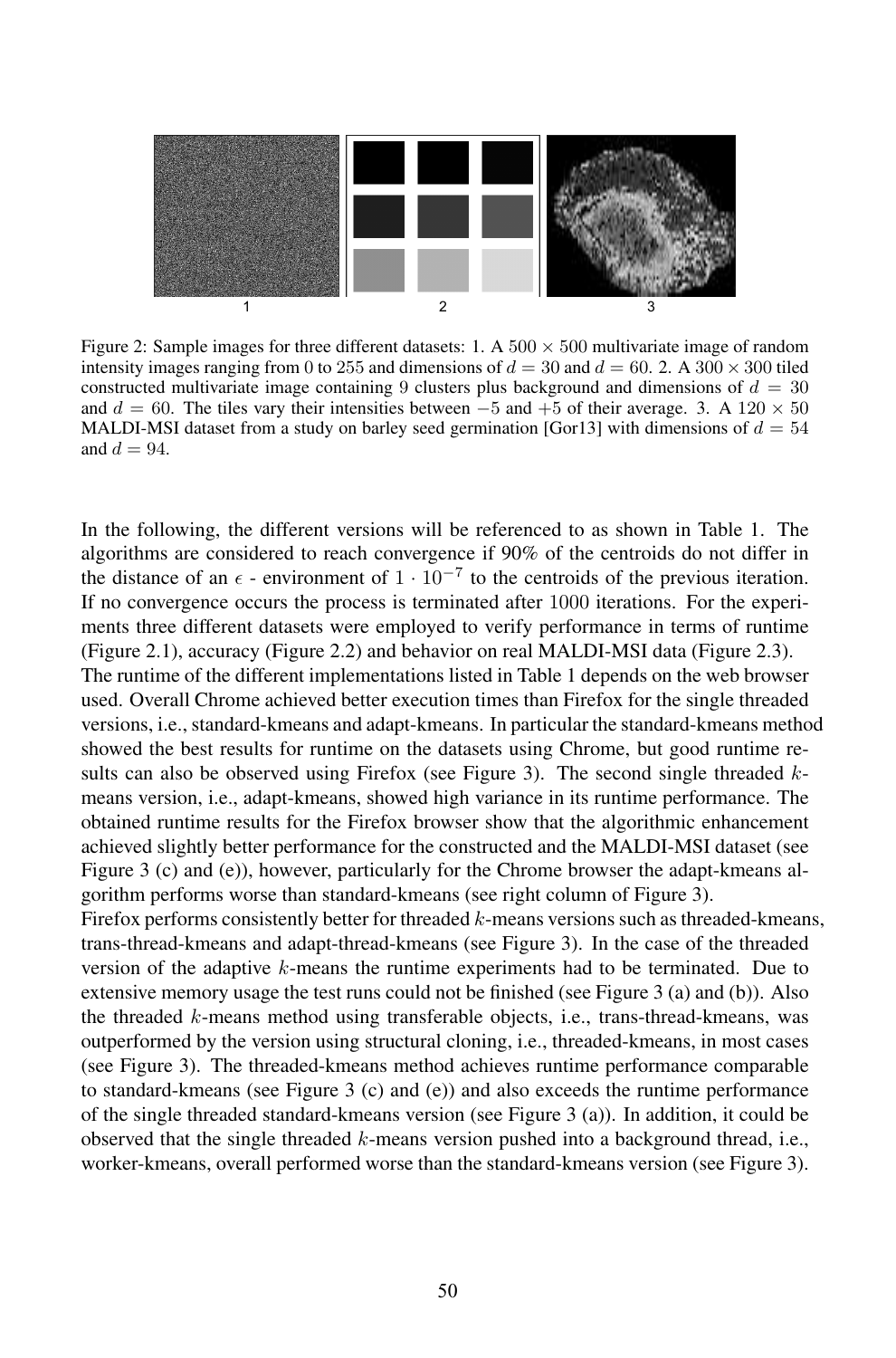



Figure 3: Runtime results of the employed datasets for the Firefox browser (left column) and the Chrome browser (right column). Figures (a) and (b) Runtime results of the employed  $k$ -means versions for  $k = 15, 50$  and 100 on the random image dataset. Figures (c) and (d) Runtime results of the employed k-means versions for  $d = 30$  and 60 on the constructed image dataset. Figures (e) and (f) Runtime results of the employed k-means versions for  $d = 54$  and 94 on the MALDI-MSI image dataset.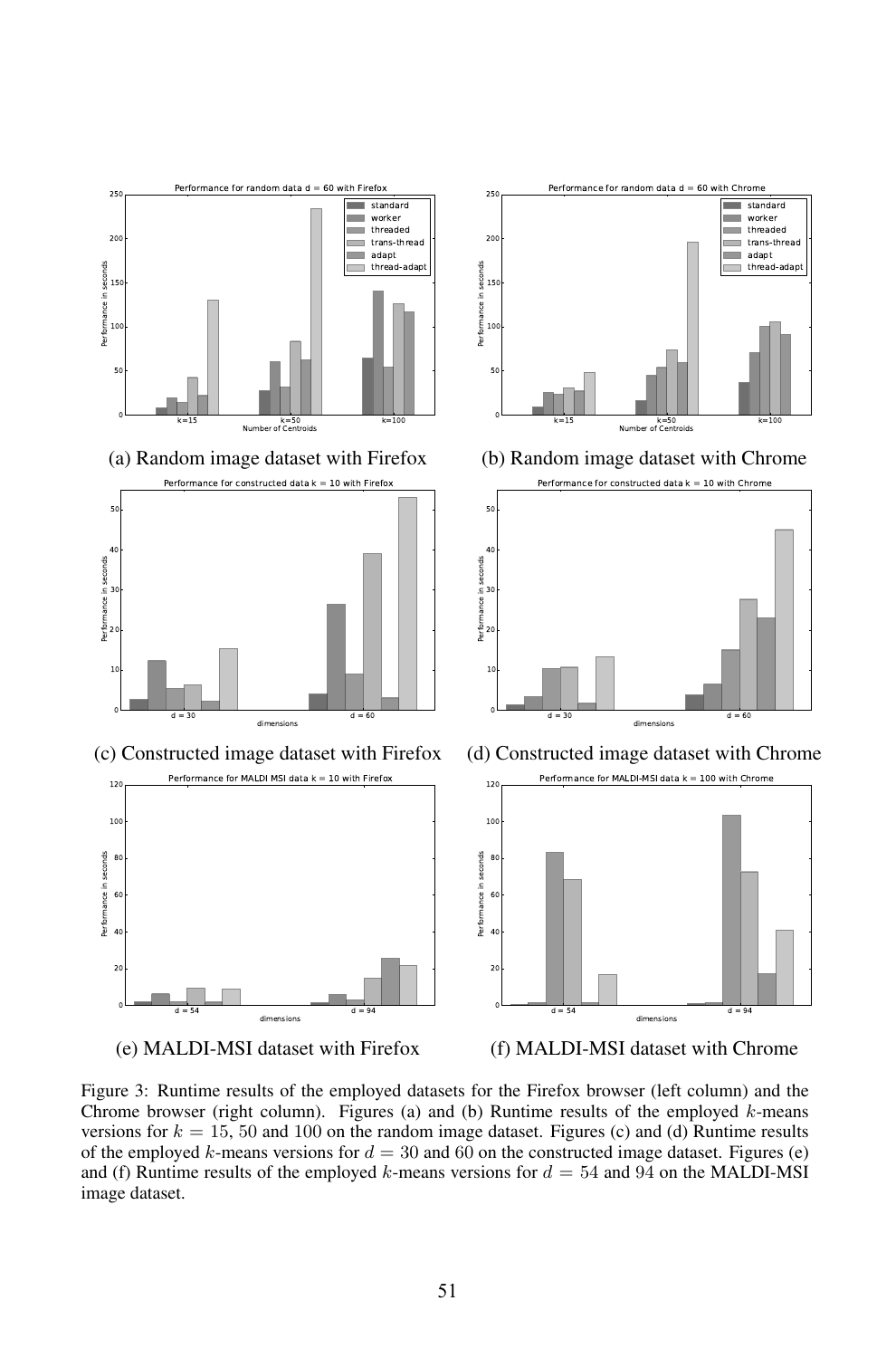### 5 Discussion

On the one hand, the results show that both Firefox and Chrome are able to perform complex tasks such as clustering multi-spectral image data in a client-side environment. The standard single threaded k-means version overall shows good performance on any of the datasets and delivers reasonable fast results even for huge datasets (see Figure 1.1 and Figure 3). On the other hand, the runtime experiments show unexpected variability in the performance of the algorithmic enhancement approaches and the threaded versions of the  $k$ -means algorithm. One possible reason for the adaptive  $k$ -means methods to not deliver the expected performance boost might be that the termination criterion does not fit and other criteria might show better results. The high memory usage observed for the threaded version of the adaptive k-means can partly be explained by the characteristics of web workers, since a web worker has high memory usage.

For the threaded approaches in general, the overhead for worker start-up and communication between the threads likely predominates the effects from parallel execution and no speedup can be measured. Another unexpected observation was made regarding the use of transferable objects and structural cloning. Transferable objects are a reference that is passed to a worker-thread. As a consequence the communication delay becomes smaller and a one to two orders of magnitude faster data transfer rate, than with structural cloning, can be achieved. Despite faster transfer rates the trans-thread-kmeans method overall took longer to finish, which is likely caused by the usage of native arrays and thus achieving higher precision in the distance computation and recalculation of the k-means prototypes.

### 6 Conclusion and Outlook

With respect to the initially formulated question, if it is possible to achieve online real time clustering of high dimensional datasets within a client-side web browser environment, the experimental results show that this goal could be successfully achieved for multi-spectral image datasets. The second question, whether or not it is feasible to accelerate heavy computational tasks, like clustering, with either computational approaches or algorithmic enhancements needs to be investigated further. At least for the current browser versions, trying to accelerate k-means with mutithreading or by using the adaptive version actually performs slower than the standard implementation.

Regardless of problems concerning the multithreaded versions of the k-means algorithm, the runtime experiment results show, that online real time clustering of multi-spectral datasets is possible. This enables new visualizations, e.g., a user can cluster a hyperspectral image, de-select single channels of it and get a new clustering result directly. Thereby, interactive exploration of datasets with the help of cluster analysis becomes possible.

Both web browsers achieve good performance and respond with a new clustering result in less than three seconds for either of the datasets and with all channels selected.

It remains to be seen if the threading approaches get more potential with future features for web browsers. With broader support across all browsers the shared worker API might be a